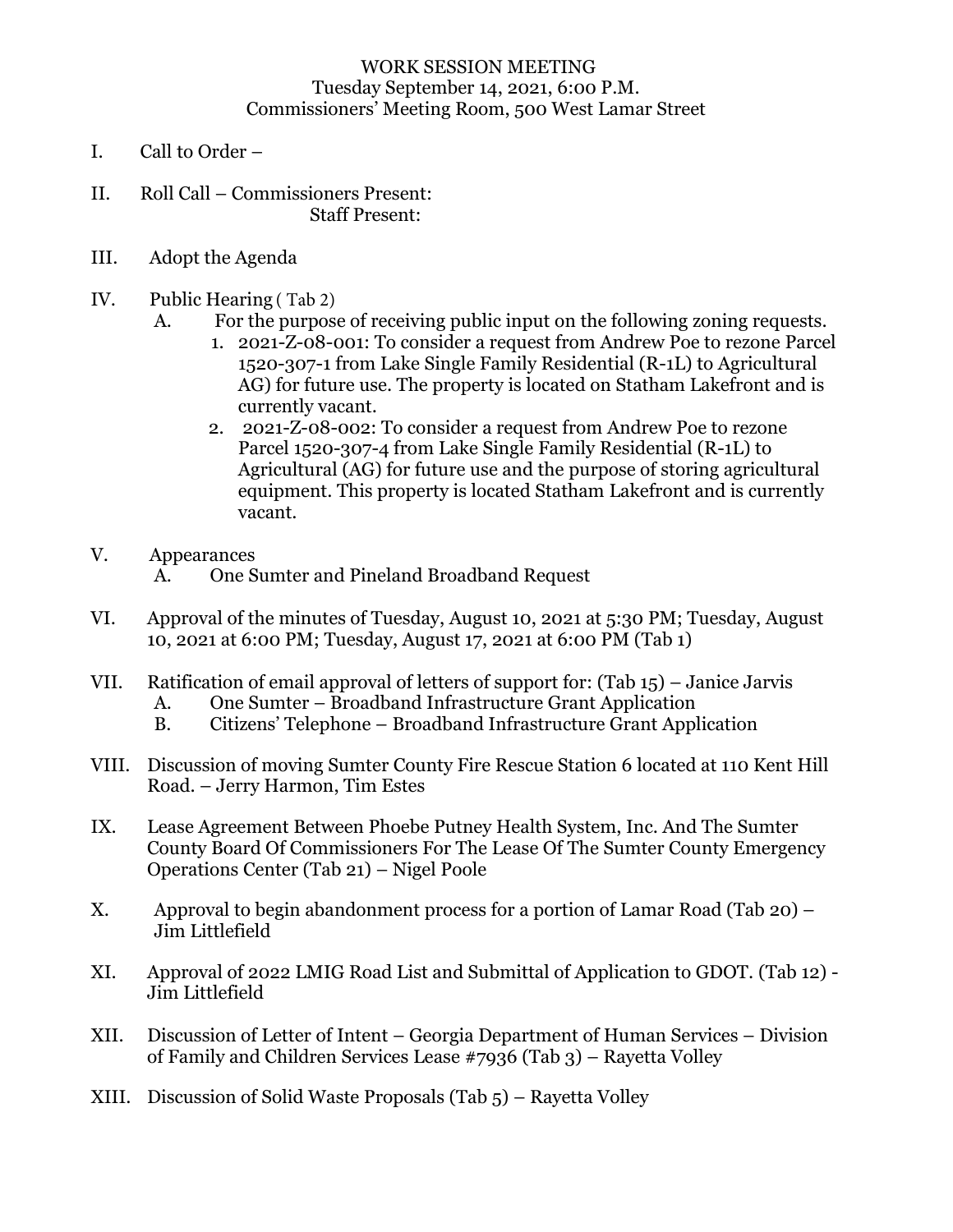- XIV. Approval of the MDU Agreement for CATV and Mediacom Online Services between Mediacom Georgia LLC, and Sumter County Board of Commissioners for a monthly rate of \$330 (Tab 18) – Rayetta Volley
- XV. Approval to advertise for the request for proposals # 2021-012 for new metal roof and repair for two buildings (public defender building and old commissioner's office) (Tab 6) – Rayetta Volley
- XVI. Mediacom Rate Adjustments (Tab 19) Rayetta Volley
- XVII. Ratification of 2021 ACCG-GSIWCF Employee Safety Grant Application submission approved by Commissioners via email on August 24, 2021. (Tab 7) – Susan Merritt
- XVIII. Discussion of replacement vehicles for Fire & Rescue (Tab 8) Janice Jarvis
- XIX. Approval to move forward with issuance of Solid Waste Bonds for remediation of closed Sumter County landfill. (Tab 22) – Janice Jarvis
- XX. Ratification of Board's approval to purchase: 2022 Chevy Tahoe 4X2- Fire & Rescue; 2022 Chevy Tahoe  $4X4$  – Board of Tax Assessors (Tab 10) – Janice Jarvis
- XXI. Replacement of email Host Server #1 (Tab 16) Janice Jarvis
- XXII. Lease Agreement for the District Attorney's Office Kimberly Reid, Rayetta Volley

A. Lease between Sumter County and Simmons–Barner LLC (Tab 24) B. Sub-Lease between Sumter County and the District Attorney Office (Tab 27)

- XXIII. Discussion of the Boys and Girls Club in Plains, GA (Tab 4) Kimberly Reid
- XXIV. Agreement Between The United States Department Of The Interior National Park Service's Jimmy Carter National Historic Site And Sumter County, Georgia (Tab 26) – Kimberly Reid
- XXV. Agreement With BIS Digital, Inc. For The Provision Of Audio And Visual Equipment (Tab 28) – Kimberly Reid
- XXVI. Approval of the Agreement for the Sumter County Board of Commissioners to serve as Sponsor and Fiscal Agent for the Americus-Sumter County Airport Authority for Airport Project NO. APP022-90XX-32(261) PID – T006756 for the purpose of Apron Reconstruction (Tab 11) – Kimberly Reid
- XXVII. Intergovernmental Agreement Between The City Of Americus And Board Of Commissioners Of Sumter County, Georgia Relating To The Provision Of Water And Sewer Services To Americus Fresh, LLC, A Business Located In The Unincorporated Area OF Sumter County (Tab 25) – Kimberly Reid
- XXVIII. Intergovernmental Agreement between the City of DeSoto, Georgia, the Board of Elections and Registration of Sumter County, Georgia, and Sumter County, Georgia, by and through its Board of Commissioners, for the Conduct of the City of DeSoto's Elections. (Tab 13) – Kimberly Reid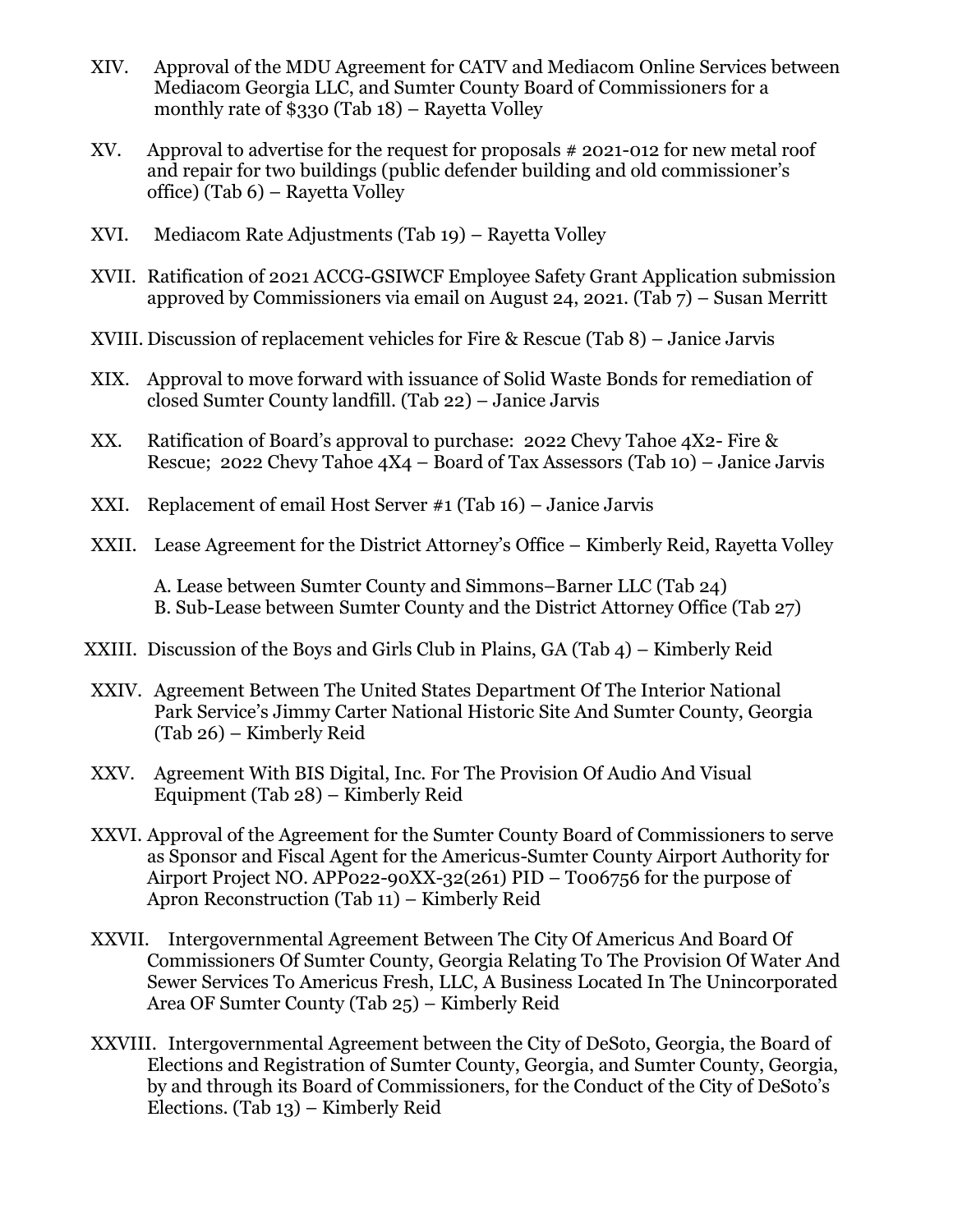- XXIX. Intergovernmental Agreement between the City of Plains, Georgia, the Board of Elections and Registration of Sumter County, Georgia, and Sumter County, Georgia, by and through its Board of Commissioners, for the Conduct of the City of Plains' Elections. (Tab 14) – Kimberly Reid
- XXX. Intergovernmental Agreement between the City of Andersonville, Georgia, the Board of Elections and Registration of Sumter County, Georgia, and Sumter County, Georgia, by and through its Board of Commissioners, for the Conduct of the City of Andersonville Elections. (Tab 23) – Kimberly Reid
- XXXI. Discussion Items
	- A. Board room upgrades (Tab 17)
	- B. Discussion of County Facebook Page

## XXXII. Reports:

- A. Sumter County EMA (Tab 34) Nigel Poole
- B. Sumter County Sheriff Office (Tab 35) Sheriff Eric D. Bryant
- C. Fire and Rescue (Tab 37) Jerry Harmon
- D. Parks and Recreation (Tab 38) Tim Estes
- E. NEOS IT Report (Tab 39)
- F. C.I. Report (Tab 40) Warden Jimmie Colson
- G. Zoning and Permits Reports (Tab 41) Jerry Harmon
- H. Code Enforcement Report (Tab 51) Daryl Dowdell
- I. Human Resources Reports (Tab 42) 1. Status of Vacant Positions in the County
- J. Public Works Reports (Tab 43) Jim Littlefield
- K. Sumter County Extension Service Reports (Tab 44) Bill Starr
- L. Gold Star EMS (Tab 50) Brent Beasley
- M. Financial Reports/ Fiscal Administrator
	- 1. Summary of Rev & Exp by Department (Tab 46)
	- 2. Fire Fund Revenues and Expenditures (Tab 47)
	- 3. Department of Revenue Monthly Distribution (Tab 48)
	- 4. 2014 SPLOST Cash Flow (Tab 49)
	- 5. Fiscal Administrator Monthly Report (Tab 52)
- N. County Attorney –
- O. General Operations Administrator (Tab 53) –